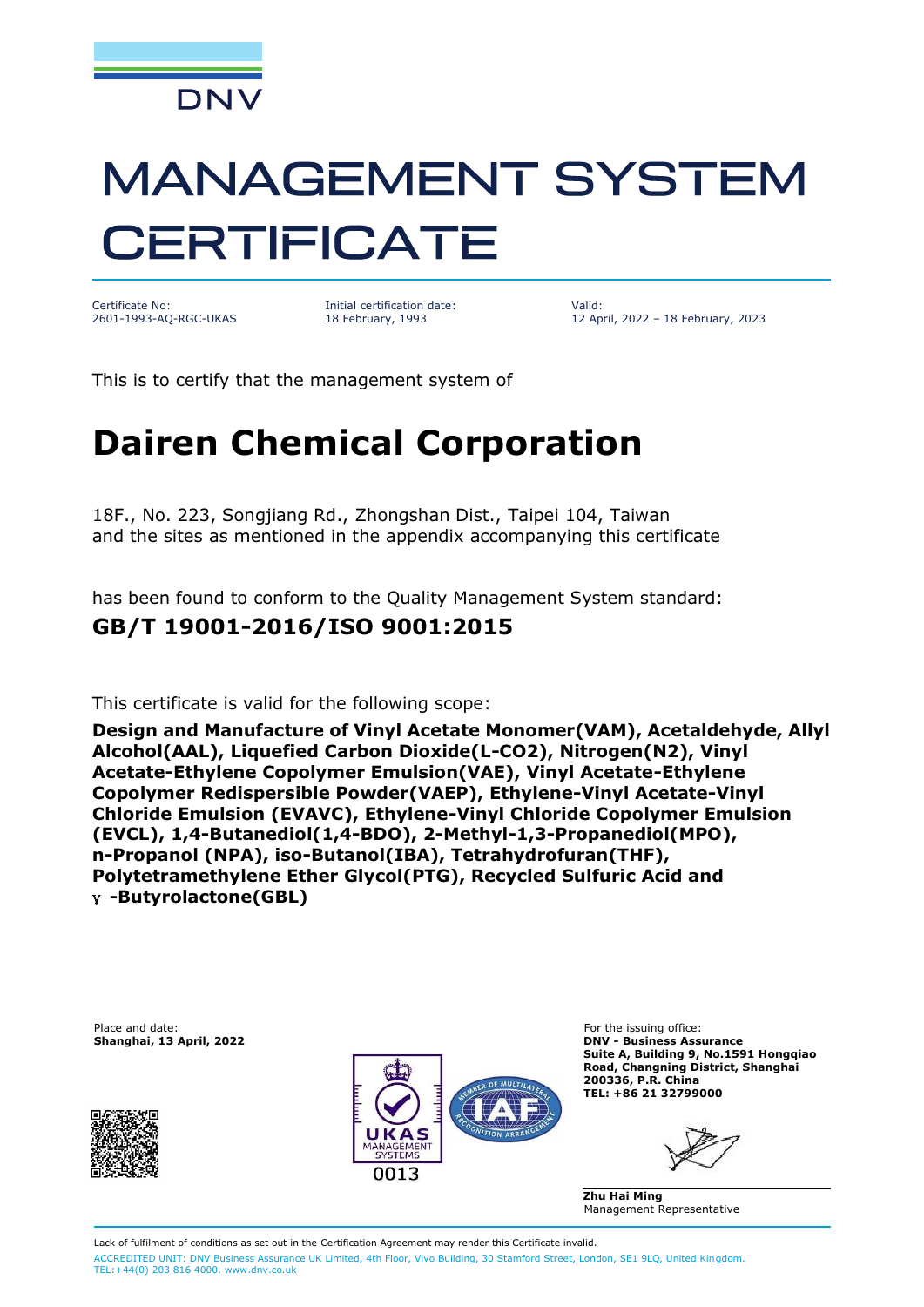

### **Appendix to Certificate**

#### **Dairen Chemical Corporation**

Locations included in the certification are as follows:

| <b>Site Name</b>                                     | <b>Site Address</b>                                                                                  | <b>Site Scope</b>                                                                                                                                                                                                                                                                                                                                 |
|------------------------------------------------------|------------------------------------------------------------------------------------------------------|---------------------------------------------------------------------------------------------------------------------------------------------------------------------------------------------------------------------------------------------------------------------------------------------------------------------------------------------------|
| Dairen Chemical<br>Corporation, Da-Fa Factory        | No. 8-1, Huaxi Road, Da-Fa Industrial<br>District, Kaohsiung 831, Taiwan                             | Design and Manufacture of<br>1,4-Butanediol(1,4-BDO),<br>2-Methyl-1,3-Propanediol(MPO),<br>n-Propanol (NPA), iso-Butanol(IBA),<br>Tetrahydrofuran(THF),<br>Polytetramethylene Ether Glycol(PTG),<br>Recycled Sulfuric Acid,<br>y -Butyrolactone(GBL), Allyl Alcohol(AAL)<br>and Nitrogen(N2)                                                      |
| Dairen Chemical<br>Corporation, Kaohsiung<br>Factory | No. 1-3, Hsiung-Kung Road, Ta-She<br>Industrial Zone, Kaohsiung 815, Taiwan                          | Design and Manufacture of Vinyl Acetate<br>Monomer(VAM), Allyl Alcohol(AAL), Vinyl<br>Acetate-Ethylene Copolymer<br>Emulsion(VAE), Vinyl Acetate-Ethylene<br>Copolymer Redispersible Powder(VAEP),<br>Liquefied Carbon Dioxide(L-CO2) and<br>Nitrogen(N2)                                                                                         |
| Dairen Chemical<br>Corporation, Mai-Liao<br>Factory  | No. 25, Formosa Industrial Park, Mailiao,<br>Yunlin 638, Taiwan                                      | Manufacture of Vinyl Acetate Monomer<br>(VAM), Acetaldehyde, Allyl Alcohol (AAL),<br>1,4-Butanediol (1,4-BDO),<br>Polytetramethylene Ether Glycol (PTG),<br>n-Propanol(NPA), iso-Butanol (IBA),<br>2-Methyl-1,3-Propanediol (MPO),<br>Tetrahydrofuran(THF), Recycled Sulfuric<br>Acid and Liquefied Carbon Dioxide(L-CO2)                         |
| Dairen Chemical (M) Sdn.<br>Bhd.                     | PLO 18, Jalan Nibong 1, Tanjung Langsat<br>Industrial Estate, 81700 Pasir Gudang,<br>Johor, Malaysia | Design and Manufacture of Vinyl<br>Acetate-Ethylene Copolymer Emulsion<br>(VAE), Ethylene-Vinyl Acetate-Vinyl<br>Chloride Emulsion (EVAVC) and<br>Ethylene-Vinyl Chloride Copolymer<br>Emulsion(EVCL)                                                                                                                                             |
| Dairen Chemical (Jiangsu)<br>Co., Ltd.               | No. 1, Dalian Road, Yangzhou Chemical<br>Industry Park, Yangzhou, Jiangsu, P.R.<br>China , 211900    | Manufacture of Vinyl Acetate-Ethylene<br>Copolymer Emulsion(VAE), Vinyl<br>Acetate-Ethylene Copolymer<br>Redispersible Powder(VAEP),<br>1,4-Butanediol(1,4-BDO),<br>2-Methyl-1,3-Propanediol(MPO),<br>n-Propanol(NPA), iso-Butanol(IBA),<br>Tetrahydrofuran(THF),<br>Polytetramethylene Ether Glycol(PTG),<br>Allyl Alcohol(AAL) and Nitrogen(N2) |

Lack of fulfilment of conditions as set out in the Certification Agreement may render this Certificate invalid. ACCREDITED UNIT: DNV Business Assurance UK Limited, 4th Floor, Vivo Building, 30 Stamford Street, London, SE1 9LQ, United Kingdom. TEL:+44(0) 203 816 4000. [www.dnv.co.uk](http://www.dnv.co.uk)